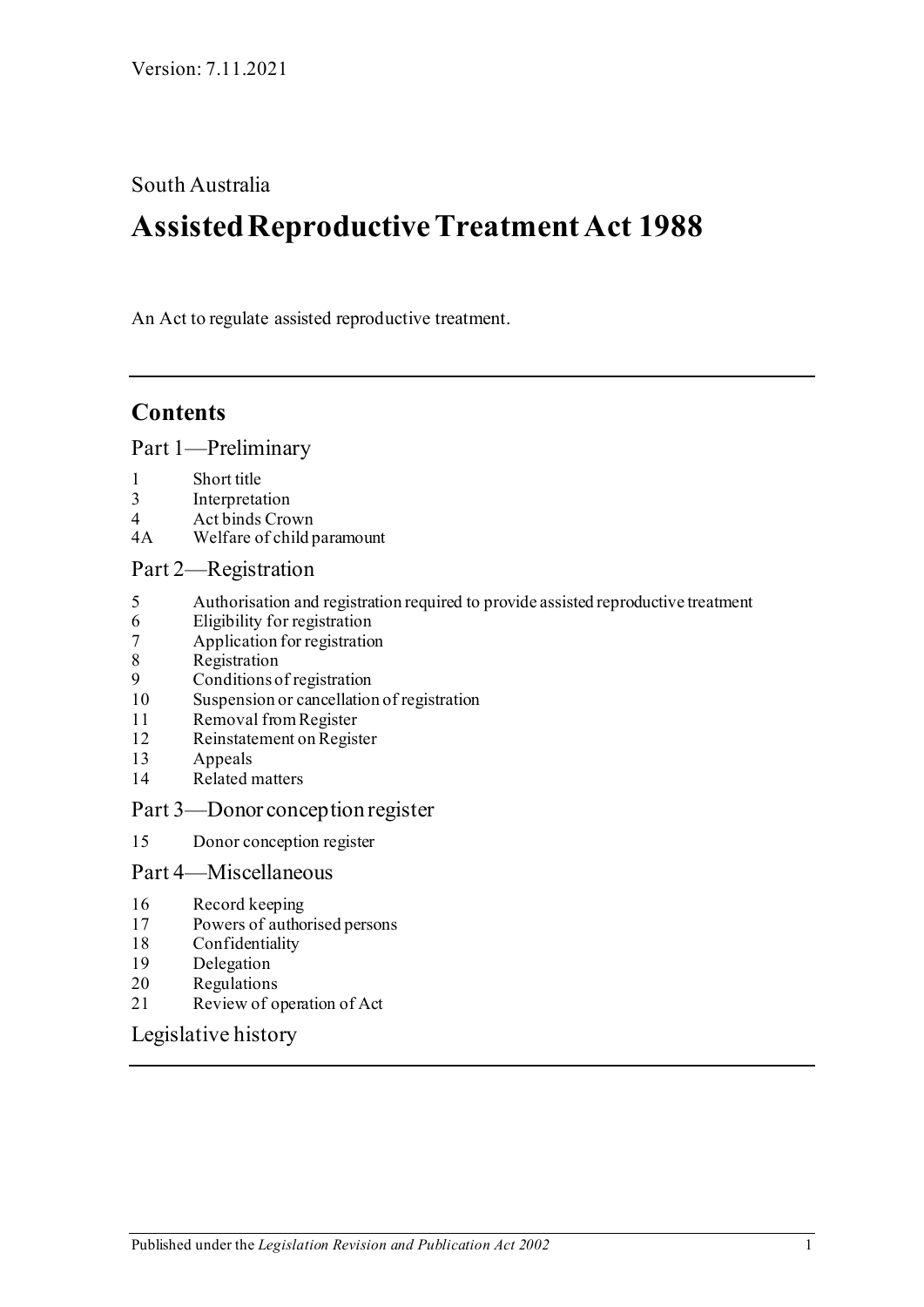### <span id="page-1-0"></span>**The Parliament of South Australia enacts as follows:**

# **Part 1—Preliminary**

#### <span id="page-1-1"></span>**1—Short title**

This Act may be cited as the *Assisted Reproductive Treatment Act 1988*.

#### <span id="page-1-2"></span>**3—Interpretation**

In this Act, unless the contrary intention appears—

*assisted insemination* means assisted reproductive treatment (not being an in vitro fertilisation procedure or a surgical procedure) in which human sperm are introduced, by artificial means, into the human female reproductive system;

*assisted reproductive treatment* means any medical procedure directed at fertilisation of a human ovum by artificial means and includes an in vitro fertilisation procedure;

*authorised person* means a person authorised by the Minister to exercise the powers of an authorised person under this Act;

*donor conception register*—see [section](#page-6-2) 15;

#### *human reproductive material* means—

- (a) a human embryo;
- (b) human semen;
- (c) a human ovum;

*in vitro fertilisation procedure* means any of the following procedures—

- (a) the removal of a human ovum for the purpose of fertilisation within or outside the body;
- (b) the storage of any such ovum prior to fertilisation;
- (c) the fertilisation by artificial means of any such ovum within or outside the body;
- (d) the culture or storage of a fertilised ovum outside the body;
- (e) the transference of a fertilised or unfertilised ovum into the human body;

*lawful surrogacy agreement* means a lawful surrogacy agreement under the *[Surrogacy Act](http://www.legislation.sa.gov.au/index.aspx?action=legref&type=act&legtitle=Surrogacy%20Act%202019) 2019*;

*registered objector*—se[e section](#page-3-2) 8(3).

#### <span id="page-1-3"></span>**4—Act binds Crown**

This Act binds the Crown.

#### <span id="page-1-4"></span>**4A—Welfare of child paramount**

The welfare of any child to be born as a consequence of the provision of assisted reproductive treatment in accordance with this Act must be treated as being of paramount importance, and accepted as a fundamental principle, in respect of the operation of this Act.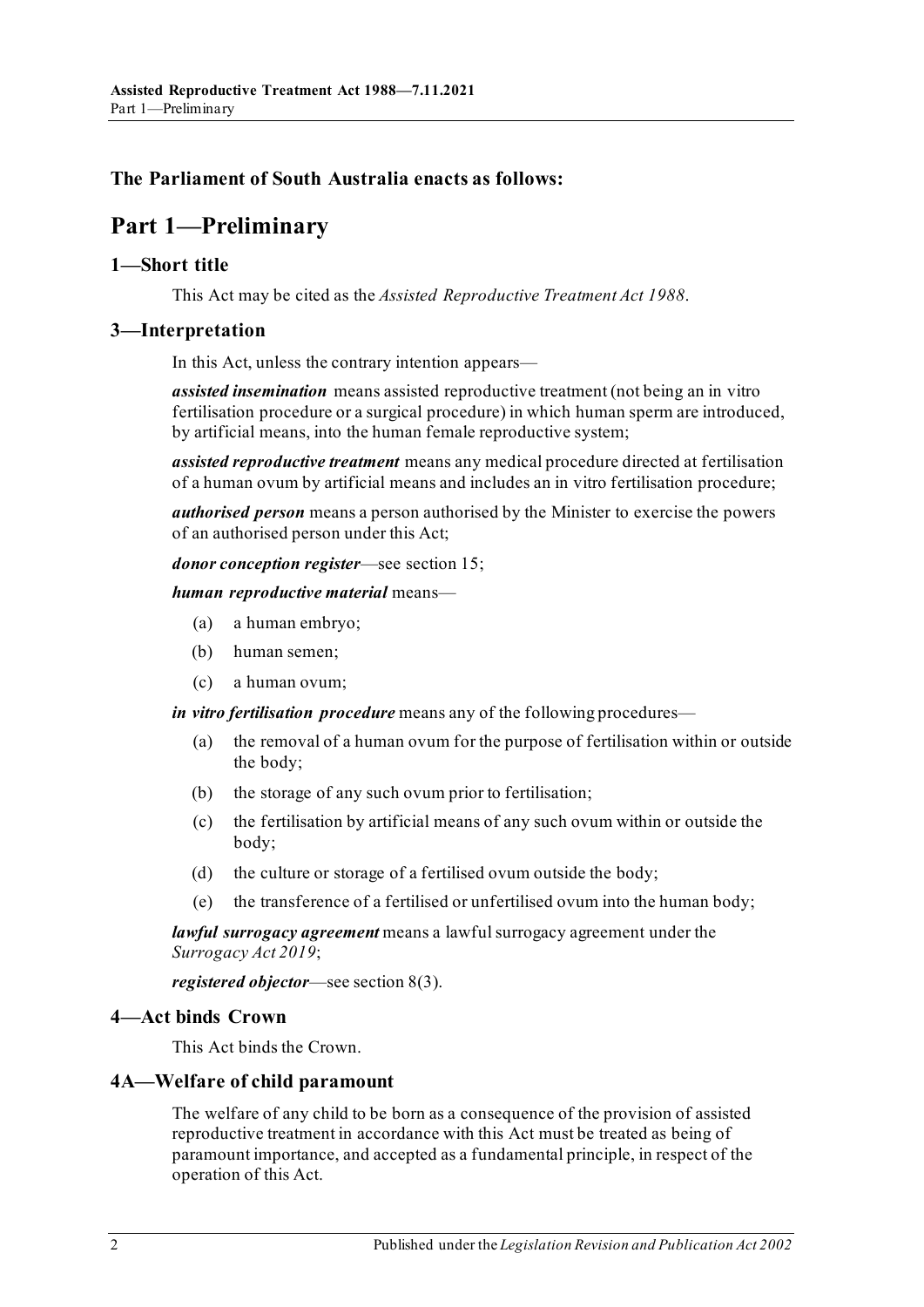# <span id="page-2-0"></span>**Part 2—Registration**

### <span id="page-2-1"></span>**5—Authorisation and registration required to provide assisted reproductive treatment**

- <span id="page-2-4"></span>(1) A person must not provide assisted reproductive treatment unless the person is authorised to do so in accordance with the regulations and registered under this Part. Maximum penalty: \$120 000.
- <span id="page-2-6"></span><span id="page-2-5"></span>(2) [Subsection](#page-2-4) (1) does not apply in relation to assisted reproductive treatment consisting of—
	- (a) assisted insemination provided by a health professional approved by the Minister for the purposes of this subsection; or
	- (b) assisted insemination provided other than for fee or reward.
- (3) An approval unde[r subsection](#page-2-5) (2)(a) may be conditional or unconditional.
- <span id="page-2-7"></span>(4) The Minister may, by notice in writing given to a health professional approved under [subsection](#page-2-5) (2)(a), vary or cancel the approval on any grounds the Minister thinks fit.
- (5) A health professional who is approved unde[r subsection](#page-2-5) (2)(a) and who contravenes or fails to comply with a condition of the approval is guilty of an offence. Maximum penalty: \$120 000.
- (6) In this section—

#### *health professional* means—

- (a) a medical practitioner; or
- (b) any other person who belongs to a profession, or who has an occupation, declared by the regulations to be a profession or occupation within the ambit of this definition.

### <span id="page-2-2"></span>**6—Eligibility for registration**

- (1) A person is eligible for registration under this Part if the person, on application to the Minister, satisfies the Minister that he or she—
	- (a) is a fit and proper person to be registered; and
	- (b) holds any licence, accreditation or other qualification required by the regulations for the purposes of registration; and
	- (c) satisfies any other requirements prescribed by the regulations.
- (2) The fact that an applicant for registration has a religious objection to the provision of assisted reproductive treatment to another on the basis of the other's sexual orientation or gender identity, or marital status, is not, of itself, grounds for finding that a person is not fit and proper to be registered.

#### <span id="page-2-3"></span>**7—Application for registration**

- (1) An application for registration under this Part must—
	- (a) be made to the Minister in the manner and form approved by the Minister; and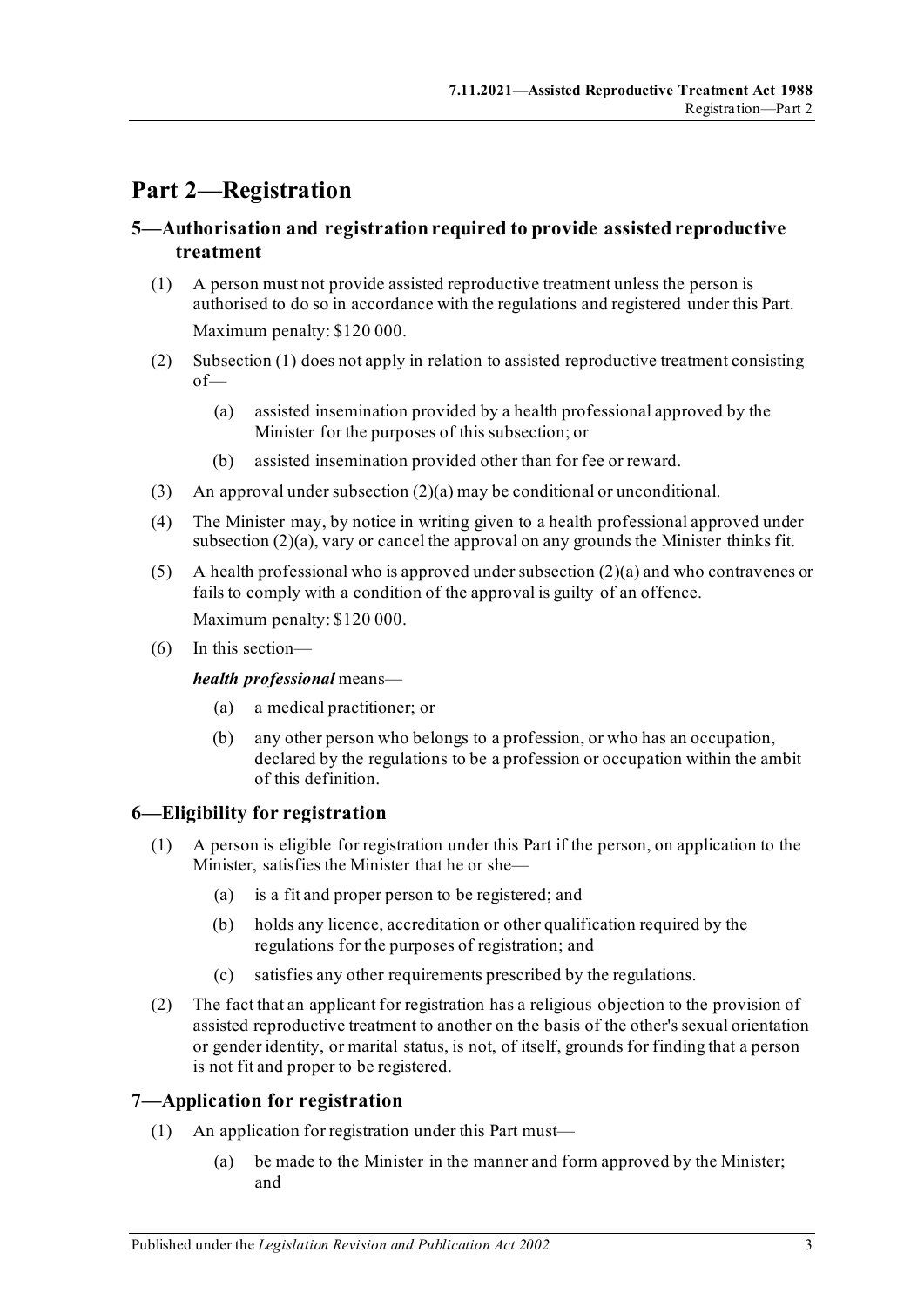- (b) be accompanied by the prescribed fee.
- (2) An applicant for registration must, if the Minister so requires, provide the Minister with specified information to enable the Minister to determine the application.

#### <span id="page-3-0"></span>**8—Registration**

- (1) The Minister must keep a register of persons authorised to provide assisted reproductive treatment under this Act (the *Register*).
- <span id="page-3-3"></span>(2) The Register must include, in relation to each person on the Register—
	- (a) the person's full name or business name and business address; and
	- (b) details of any condition of registration; and
	- (ba) if the person notifies the Minister that the person has a religious objection to the provision of assisted reproductive treatment to another on the basis of the other's sexual orientation or gender identity, or marital status—that fact; and
	- (c) any other information prescribed by the regulations,

and may include such other information as the Minister thinks fit.

<span id="page-3-2"></span>(3) A person referred to in [subsection](#page-3-3) (2)(ba) may, for the purposes of this or any other Act, be referred to as a *registered objector*.

#### <span id="page-3-1"></span>**9—Conditions of registration**

- <span id="page-3-4"></span>(1) The Minister must, by notice in writing given to a person registered under this Part, impose conditions of the following kinds on the person's registration:
	- (a) a condition requiring the person to hold, while the person is registered under this Part, a specified licence, accreditation or other qualification that is in force;
	- (b) a condition setting out the kinds of assisted reproductive treatment the person may provide and any requirements that must be complied with in the provision of such treatment;
	- (ba) subject to [subsection](#page-4-1) (1a), a condition prohibiting the person from refusing to provide assisted reproductive treatment to another on the basis only of the other's sexual orientation or gender identity, marital status, or religious beliefs;
	- (c) a condition preventing the provision of assisted reproductive treatment except in the following circumstances:
		- (i) if it appears to be unlikely that, in the person's circumstances, the person will become pregnant other than by an assisted reproductive treatment;
		- (iii) if there appears to be a risk that a serious genetic defect, serious disease or serious illness would be transmitted to a child conceived naturally;
		- $(iv)$  if—
			- (A) the donor of the relevant human semen has died; and
			- (B) before the donor died—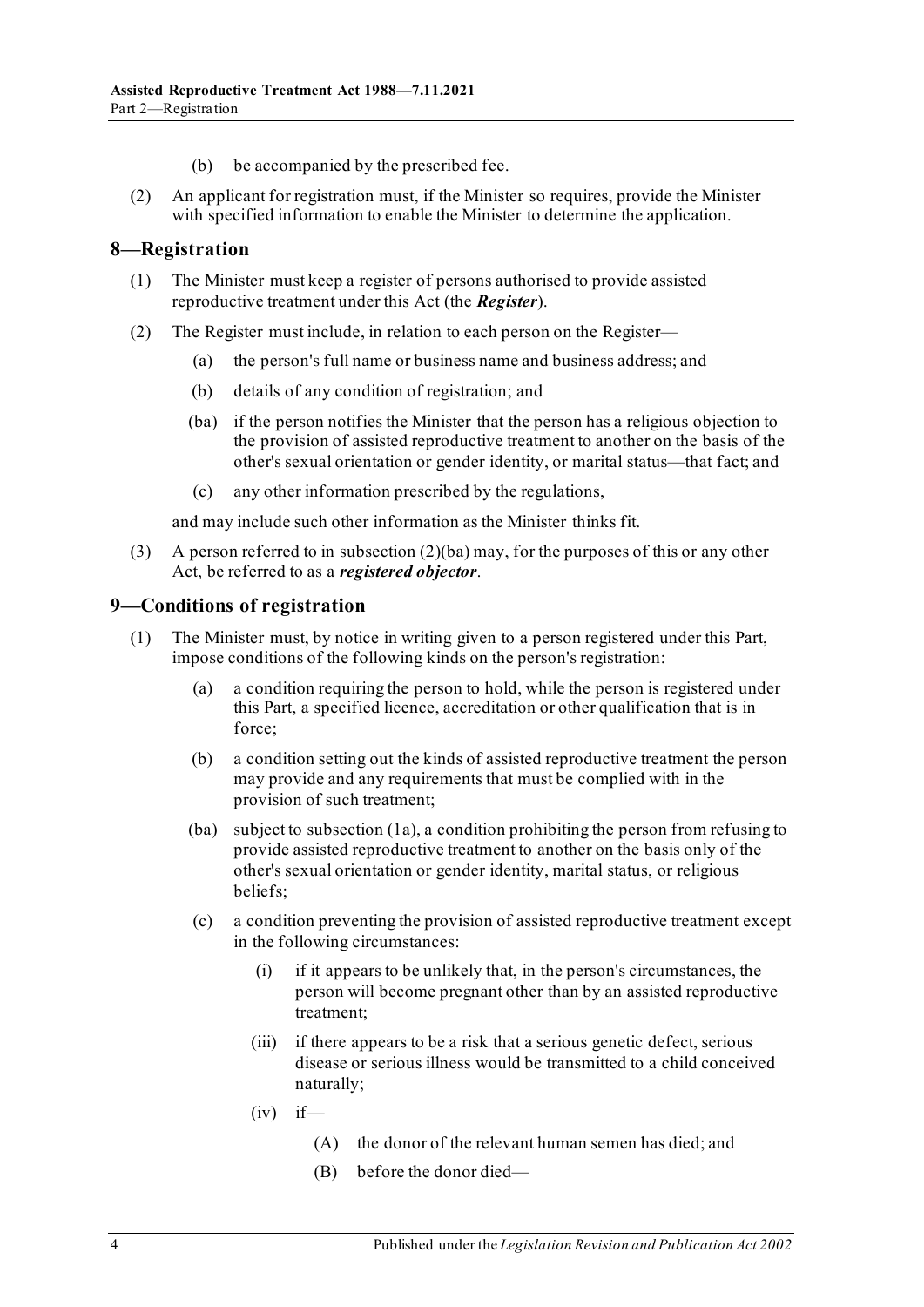- the donor's semen was collected; or
- a human ovum (being the ovum of a woman who, immediately before the death of the deceased, was living with the donor on a genuine domestic basis) was fertilised by means of assisted reproductive treatment using the donor's semen; or
- an embryo had been created as a consequence of such assisted reproductive treatment; and
- (C) before the donor died, the donor consented to the use of the semen, fertilised ovum or embryo (as the case requires) after the donor's death in the provision of the proposed assisted reproductive treatment; and
- (D) if the donor gave any directions in relation to the use of the semen, ovum or embryo (as the case requires)—the directions have, as far as is reasonably practicable, been complied with; and
- (E) the assisted reproductive treatment is provided for the benefit of a woman who, immediately before the death of the donor, was living with the donor on a genuine domestic basis;
- (iva) for the purposes of a lawful surrogacy agreement;
- (v) in any other circumstances prescribed by the regulations;
- (d) a condition requiring the person to ensure that the regulations are complied with;
- (e) any other condition required by the regulations,

and may impose any other condition the Minister thinks fit.

- <span id="page-4-1"></span>(1a) Section [9\(1\)\(ba\)](#page-3-4) does not apply to a registered objector but, in that case, it is instead a condition of the registered objector's registration that the registered objector take steps to refer the person seeking assisted reproductive treatment to another person who is registered under this Part.
- (2) The Minister may, by notice in writing given to a person registered under this Part, vary the conditions of the person's registration by the addition, substitution or deletion of 1 or more conditions.
- (3) A person who is registered under this Part and who contravenes or fails to comply with a condition of the person's registration is guilty of an offence. Maximum penalty: \$120 000.

#### <span id="page-4-2"></span><span id="page-4-0"></span>**10—Suspension or cancellation of registration**

- (1) The Minister may suspend or cancel a person's registration under this Part if the Minister is satisfied that the person has contravened, or failed to comply with, a condition of that registration.
- (2) A person must be given a reasonable opportunity to make submissions in relation to the matter before action is taken unde[r subsection](#page-4-2) (1).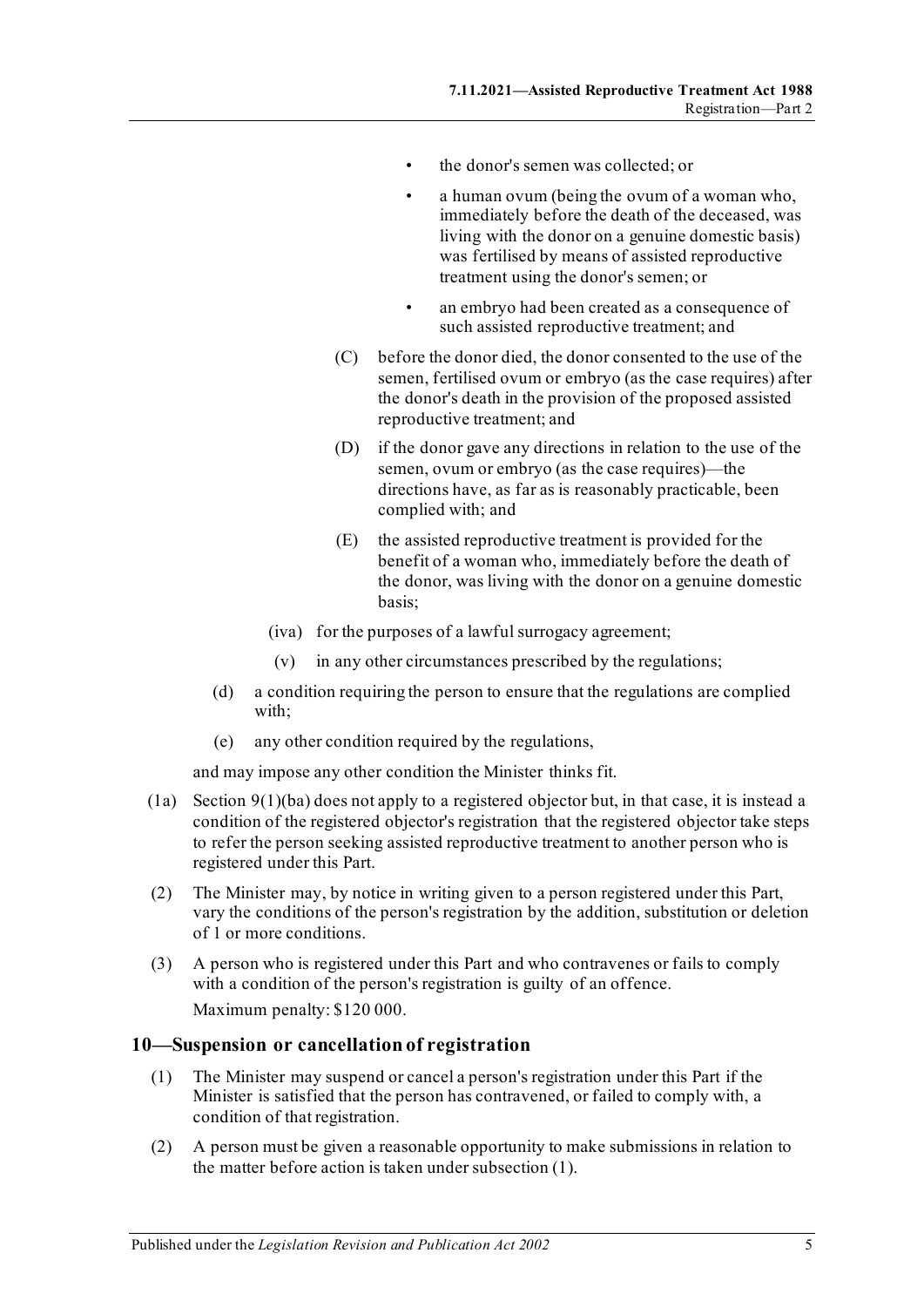#### <span id="page-5-0"></span>**11—Removal from Register**

- (1) The Minister must, on application by a person registered under this Part, remove the person from the Register.
- <span id="page-5-3"></span>(2) The Minister must remove from the Register a person—
	- (a) who ceases to hold a licence, accreditation or other qualification required for registration under this Part; or
	- (b) who ceases for any other reason to be entitled to be registered; or
	- (c) whose registration has been suspended or cancelled under this Act.
- (3) The Minister may act unde[r subsection](#page-5-3) (2) without giving prior notice to the person.

#### <span id="page-5-1"></span>**12—Reinstatement on Register**

- (1) A person who has been removed from the Register under this Act—
	- (a) on the person's application; or
	- (b) unde[r section](#page-5-0) 11 (other than a person whose registration has been suspended under this Act),

may apply to the Minister at any time for reinstatement on the Register.

- (2) A person whose registration under this Part has been suspended may apply to the Minister for reinstatement on the Register (but not, in the case where the person's registration has been suspended for a specified period, until after the expiration of that period).
- (3) An application for reinstatement must—
	- (a) be made to the Minister in the manner and form determined by the Minister; and
	- (b) be accompanied by the prescribed reinstatement fee.
- (4) An applicant for reinstatement must, if the Minister so requires, provide the Minister with specified information to enable the Minister to determine the application.
- (5) The Minister may refuse to reinstate the applicant on the Register until any proceedings in relation to the applicant under this Act, or a law of another State or a Territory of the Commonwealth providing for the registration or some other form of accreditation of persons who provide assisted reproductive treatment, have been finally disposed of.

#### <span id="page-5-2"></span>**13—Appeals**

- (1) An appeal lies to the Supreme Court against the following decisions:
	- (a) a refusal by the Minister to approve a health professional for the purposes of [section](#page-2-6)  $5(2)$ ;
	- (b) a decision by the Minister to vary or cancel the approval of a health professional unde[r section](#page-2-7) 5(4);
	- (c) a refusal by the Minister to register a person under this Part;
	- (d) a decision by the Minister to impose, substitute or delete a condition of registration under this Part;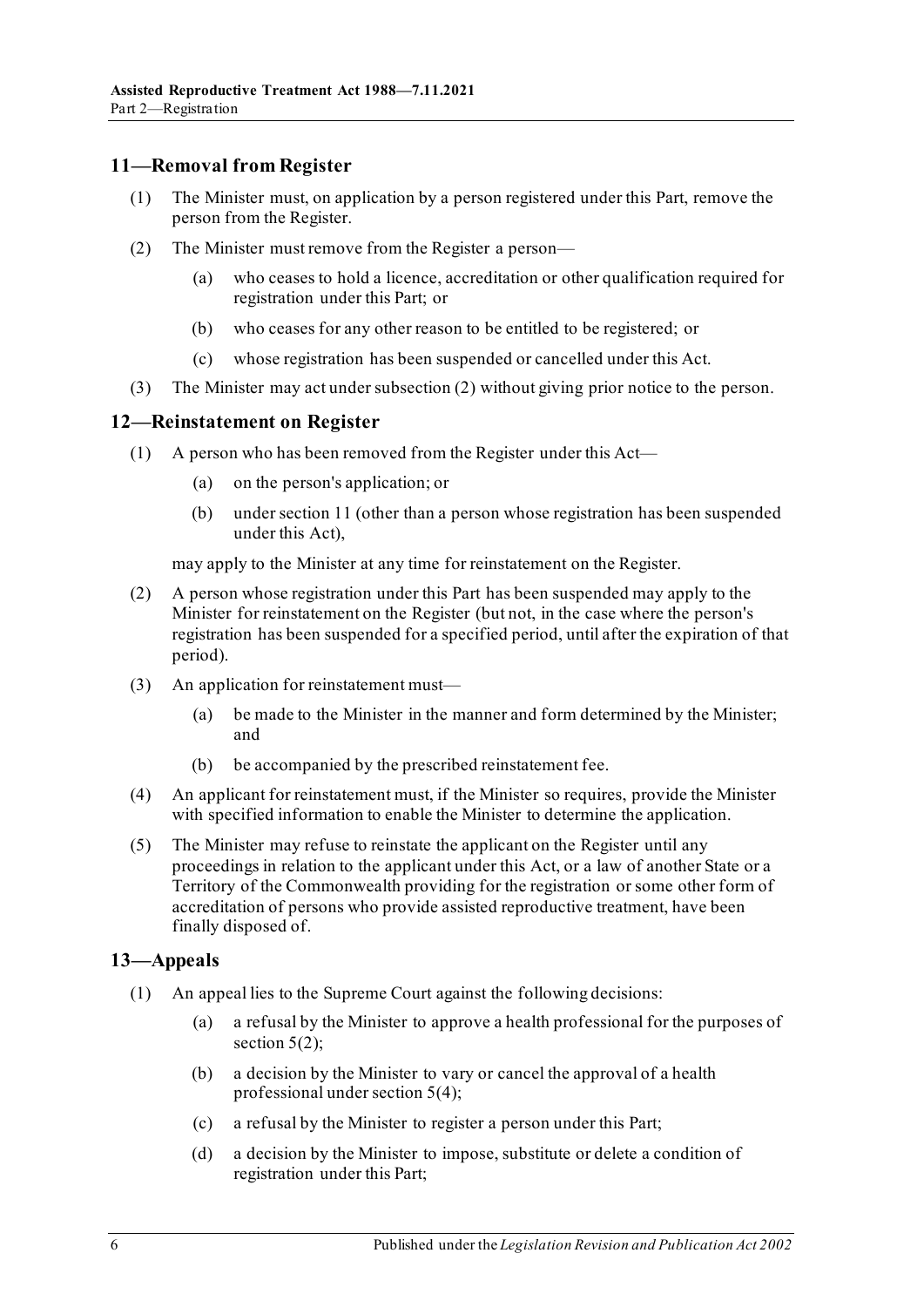- (e) a decision by the Minister to suspend or cancel the registration of a person;
- (f) a refusal by the Minister to reinstate a person on the Register.
- (2) Subject to any contrary order of the Supreme Court, an appeal cannot be commenced after 1 month from the day on which the appellant receives notice of the decision against which the appeal lies.
- (3) On an appeal, the Supreme Court may—
	- (a) annul, vary or reverse the decision subject to the appeal; and
	- (b) make any consequential or ancillary orders the Supreme Court thinks fit.

#### <span id="page-6-0"></span>**14—Related matters**

- (1) The Register must be kept available for inspection by any person during ordinary office hours at a place or places determined by the Minister and the Register, or extracts of the Register, may be made available to the public by electronic means.
- (2) A person may, on payment of the prescribed fee, obtain a copy of any part of the Register.
- (3) A certificate stating that a person was, or was not, registered on the Register at a particular date, or during a particular period, and purporting to be signed by the Minister will, in the absence of proof to the contrary, be accepted in legal proceedings as proof of the registration, or of the fact that the person was not so registered, on the date, or during the period, stated in the certificate.

# <span id="page-6-1"></span>**Part 3—Donor conception register**

#### <span id="page-6-2"></span>**15—Donor conception register**

- (1) The Minister must keep a register of donors of human reproductive material used in, or in relation to, assisted reproductive treatment provided in accordance with this Act and resulting in the birth of a child (the *donor conception register*).
- (2) The donor conception register must contain, in relation to each donor on the register—
	- (a) the donor's full name and nominated contact address; and
	- (b) the full name and nominated contact address of the person to whom assisted reproductive treatment using the donor's human reproductive material was provided; and
	- (c) the full name of any child born as a consequence of such assisted reproductive treatment (if known); and
	- (d) any other information required by the regulations,

and may include any other information that the Minister thinks fit.

- (3) The Minister must correct an entry in the donor conception register that is not correct.
- (4) The donor conception register may only be inspected in accordance with the regulations.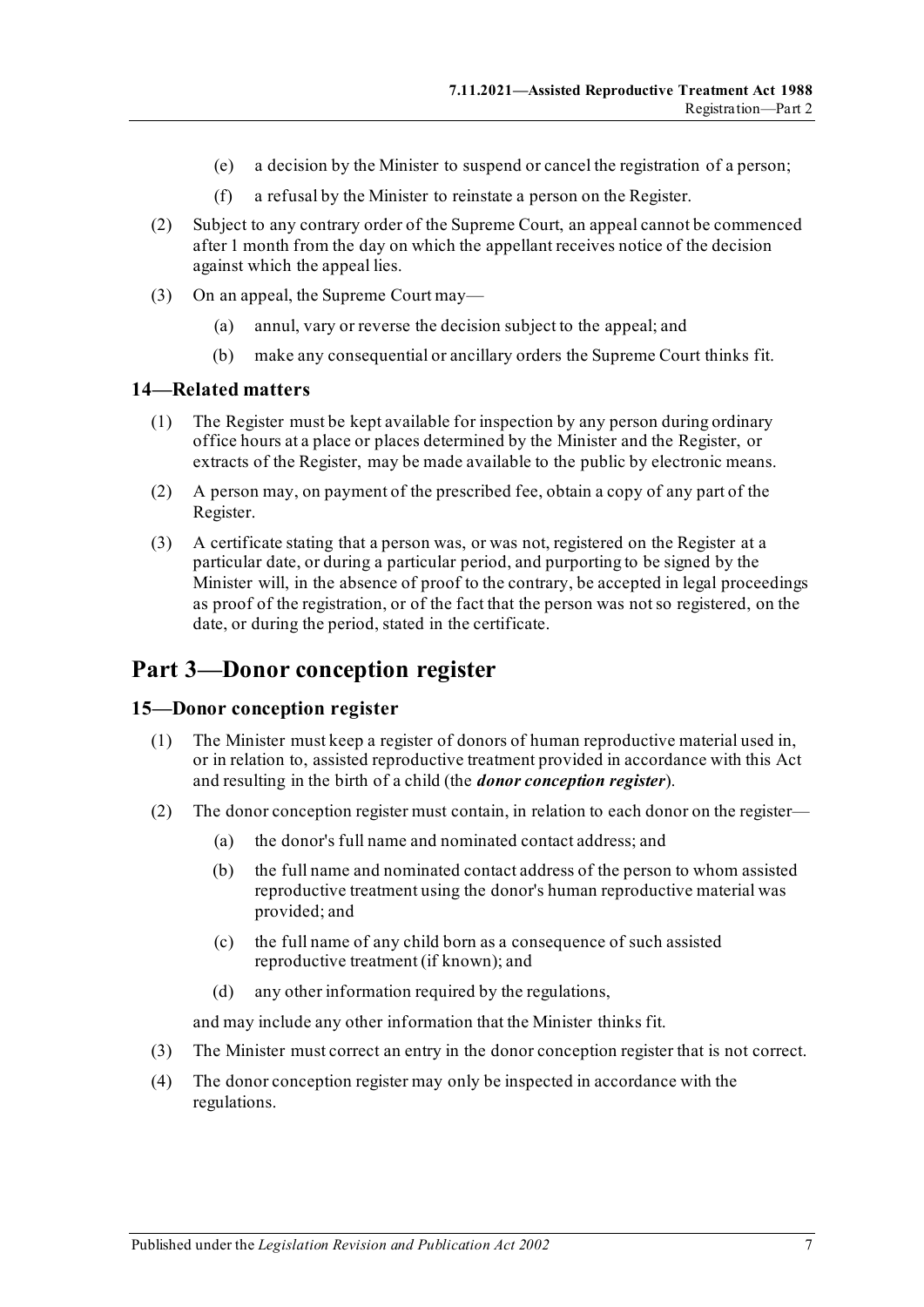- (5) A certificate stating that a donor was, or was not, registered on the donor conception register in relation to the birth of a specified child, and purporting to be signed by the Minister will, in the absence of proof to the contrary, be accepted in legal proceedings as proof of the registration, or of the fact that the person was not so registered.
- <span id="page-7-3"></span>(6) The Minister may, by notice in writing, for the purpose of preparing and maintaining the donor conception register, require a person to provide the Minister with such information as the Minister may require.
- (7) A person must not, without reasonable excuse, refuse or fail to comply with a requirement unde[r subsection](#page-7-3) (6).

Maximum penalty: \$10 000.

(8) This section applies in relation to assisted reproductive treatment whether provided before or after the commencement of this section.

# <span id="page-7-0"></span>**Part 4—Miscellaneous**

### <span id="page-7-1"></span>**16—Record keeping**

(1) A person who is registered under [Part](#page-2-0) 2 must make such records, and keep such documents, as may be required by the regulations in relation to the provision of assisted reproductive treatment by the person.

Maximum penalty: \$50 000.

(2) A health professional who is approved unde[r section](#page-2-5)  $5(2)(a)$  to provide assisted insemination must make such records, and keep such documents, as may be required by the regulations in relation to assisted insemination provided in pursuance of the approval.

Maximum penalty: \$50 000.

(3) A person who is required to make a record or keep a document under this section must retain the record or document in accordance with any requirement set out in the regulations.

Maximum penalty: \$50 000.

#### <span id="page-7-2"></span>**17—Powers of authorised persons**

- (1) An authorised person may at any reasonable time—
	- (a) enter and inspect any premises on which assisted reproductive treatment is provided; and
	- (b) inspect any equipment on the premises; and
	- (c) put questions to any person on the premises; and
	- (d) require any person who is apparently in a position to do so, to produce records relating to assisted reproductive treatment; and
	- (e) examine those records and take extracts from, or make copies of, any of them.
- (2) A person who—
	- (a) obstructs an authorised person acting in the exercise of a power conferred by this section; or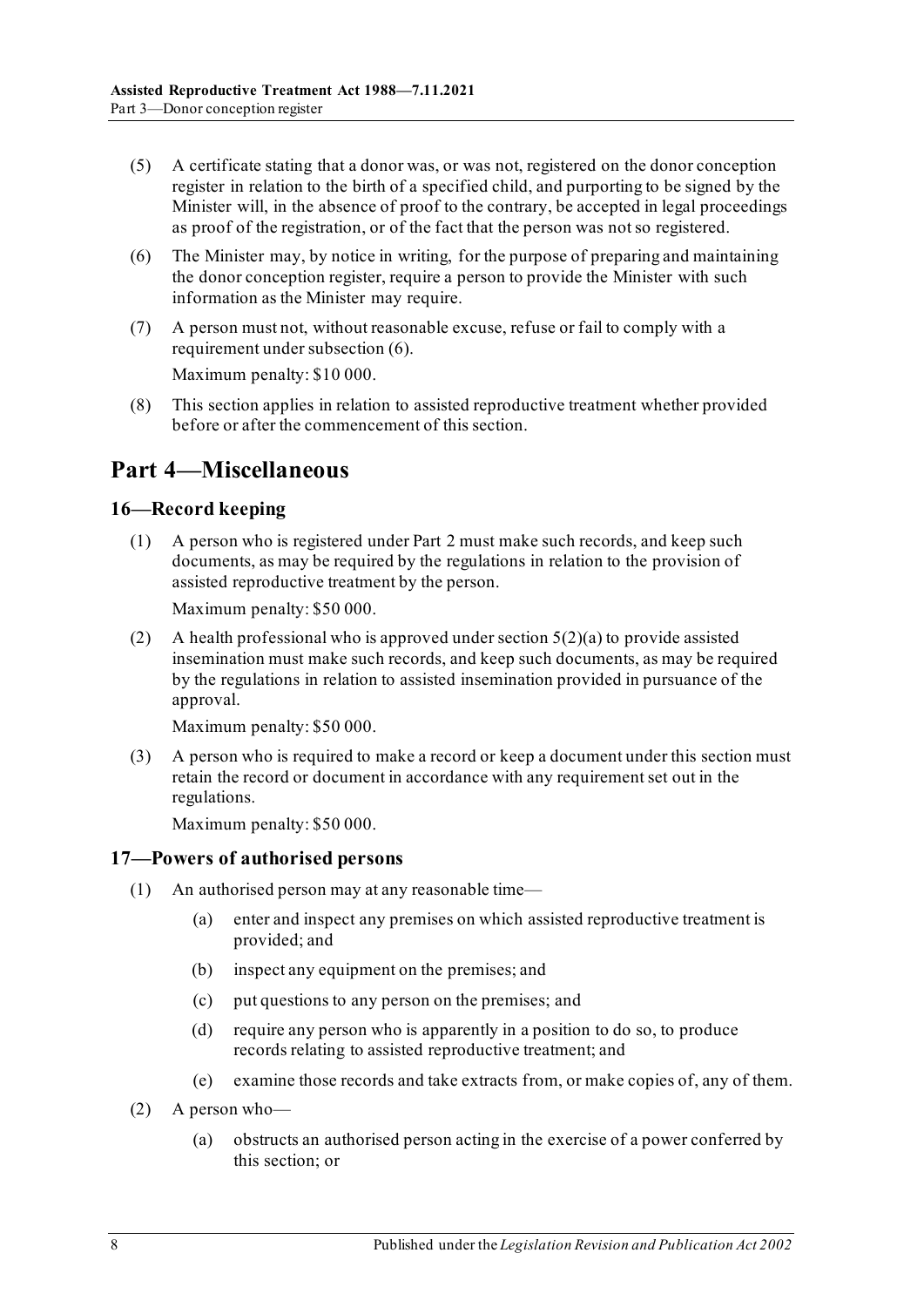- (b) fails to answer an authorised person's questions to the best of his or her information and belief; or
- (c) being in a position to produce records fails to do so when required by an authorised person,

is guilty of an offence.

Maximum penalty: \$10 000.

(3) Confidential information may be disclosed to an authorised person under this section without breach of any principle of professional ethics.

#### <span id="page-8-0"></span>**18—Confidentiality**

- (1) A person must not disclose the identity of a donor of human reproductive material except—
	- (aa) as required or authorised by or under this or any other Act; or
	- (a) in the administration of this Act; or
	- (b) in order to provide assisted reproductive treatment; or
	- (c) with the consent of the donor of the material.

Maximum penalty: \$10 000 or imprisonment for 6 months.

- (2) A person must not divulge any other confidential information obtained (whether by that person or some other person) in the administration of this Act or for the purpose, or in the course, of providing assisted reproductive treatment except—
	- (aa) as required or authorised by or under this or any other Act; or
	- (a) in the administration of this Act or in order to provide that treatment; or
	- (b) as may be permitted or required by or under this Act; or
	- (c) with the consent of the person to whom the information relates.

Maximum penalty: \$10 000 or imprisonment for 6 months.

(3) Nothing in this section prevents information (being information that does not disclose the identity of a person) being used to enable the Minister to accumulate statistical information and to enable the Minister to authorise use of the statistical information for the purposes of research or education.

#### <span id="page-8-1"></span>**19—Delegation**

- (1) The Minister may delegate a power or function vested in or conferred on the Minister by or under this Act—
	- (a) to a particular person or body; or
	- (b) to the person for the time being holding or acting in a particular office or position.
- (2) A power or function delegated under this section may, if the instrument of delegation so provides, be further delegated.
- (3) A delegation—
	- (a) may be absolute or conditional; and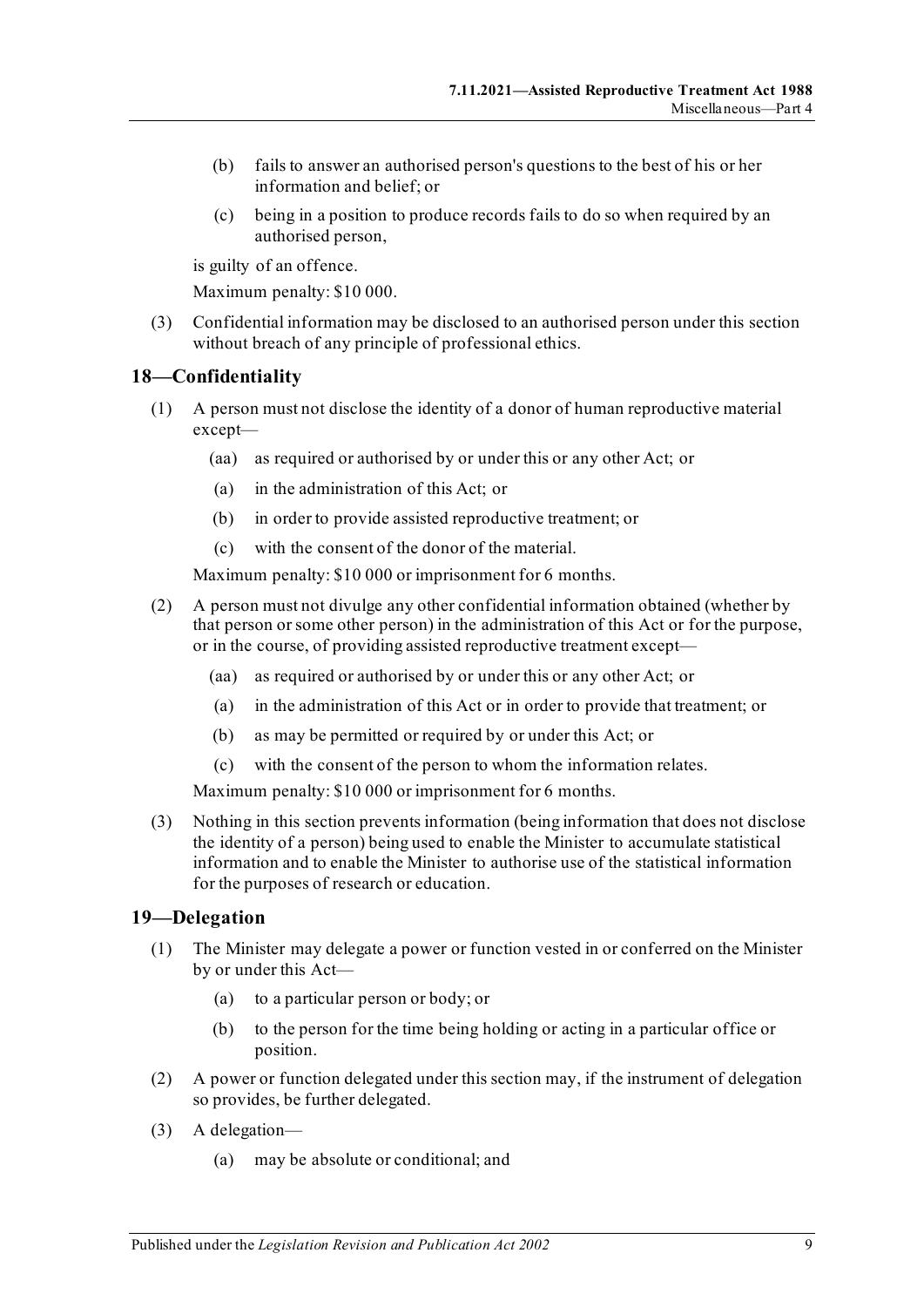- (b) does not derogate from the power of the delegator to act in a matter; and
- (c) is revocable at will by the delegator.

#### <span id="page-9-2"></span><span id="page-9-0"></span>**20—Regulations**

- (1) The Governor may make such regulations as are contemplated by this Act or as are necessary or expedient for the purposes of this Act.
- (2) Without limiting the generality o[f subsection](#page-9-2) (1), those regulations may—
	- (a) prescribe forms of consent for the purposes of this Act;
	- (b) require persons registered unde[r Part 2](#page-2-0) of this Act to furnish periodic returns of information;
	- (c) impose penalties (not exceeding \$10 000) for breach of, or non-compliance with, a regulation;
	- (d) require a person to provide information to the Minister for purposes related to the preparation and maintenance of the donor conception register;
	- (e) confer a discretionary power on the Minister or any other person or body.
- (3) A regulation may incorporate, or operate by reference to, any code or standard (as in force at the date of the regulation, or as in force from time to time) prepared or approved by a body or authority referred to in the regulation.

#### <span id="page-9-1"></span>**21—Review of operation of Act**

- (1) The Minister must, as soon as practicable after the fifth anniversary of the commencement of this section, conduct a review of the operation and effectiveness of this Act as amended by the *[Reproductive Technology \(Clinical Practices\)](http://www.legislation.sa.gov.au/index.aspx?action=legref&type=act&legtitle=Reproductive%20Technology%20(Clinical%20Practices)%20(Miscellaneous)%20Amendment%20Act%202009)  [\(Miscellaneous\) Amendment Act](http://www.legislation.sa.gov.au/index.aspx?action=legref&type=act&legtitle=Reproductive%20Technology%20(Clinical%20Practices)%20(Miscellaneous)%20Amendment%20Act%202009) 2009*.
- (2) The Minister, or any person conducting the review on behalf of the Minister, must maintain the confidentiality of information provided to the Minister in the course of the review (but nothing in this section prevents information (being information that does not disclose the identity of a person) being used to enable the Minister to accumulate and publish statistical information for the purposes of a report under this section).
- (3) The Minister must prepare a report based on the review and must, within 12 sitting days after the report is prepared, cause copies of the report to be laid before each House of Parliament.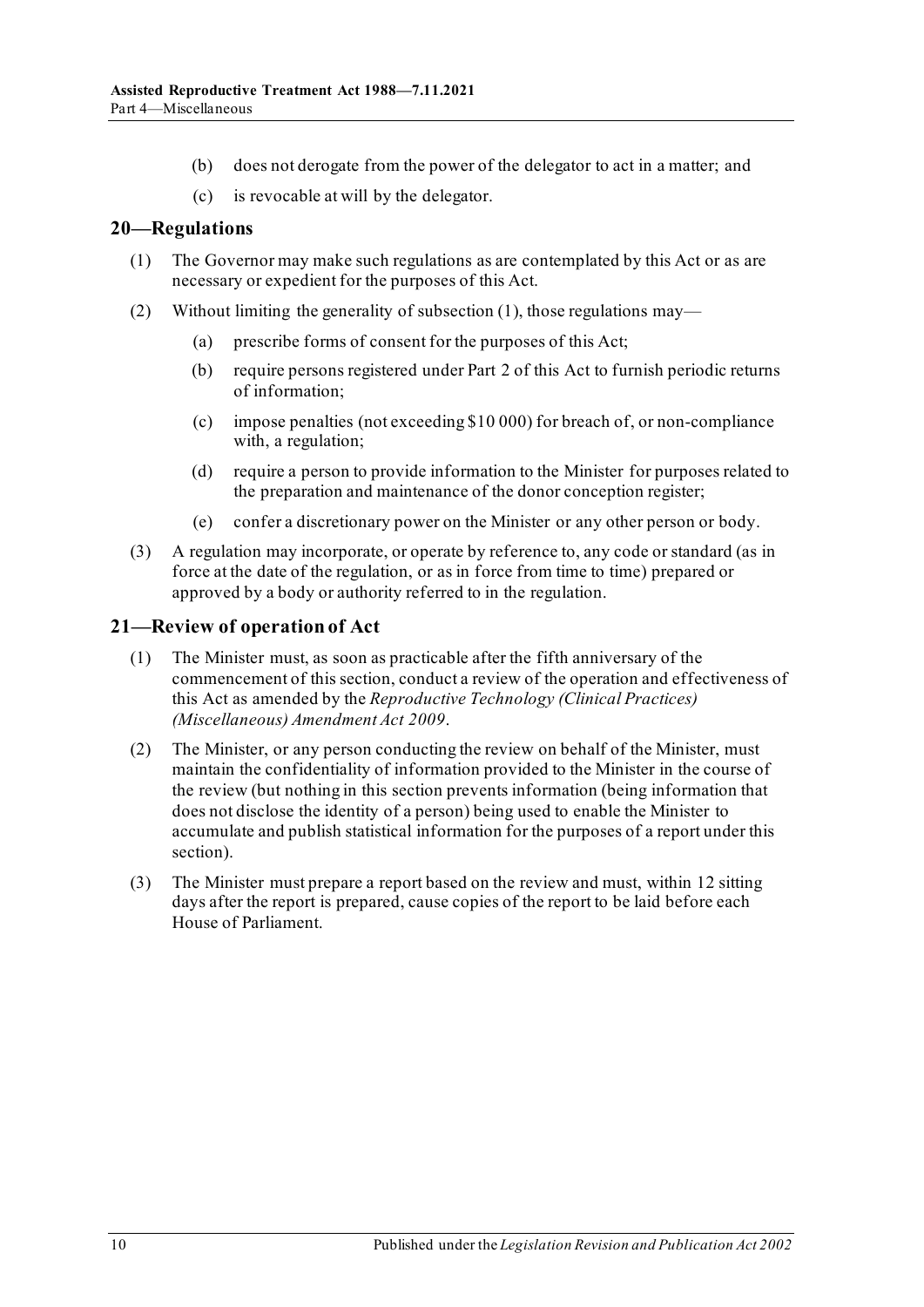# <span id="page-10-0"></span>**Legislative history**

## **Notes**

- Please note—References in the legislation to other legislation or instruments or to titles of bodies or offices are not automatically updated as part of the program for the revision and publication of legislation and therefore may be obsolete.
- Earlier versions of this Act (historical versions) are listed at the end of the legislative history.
- For further information relating to the Act and subordinate legislation made under the Act see the Index of South Australian Statutes or www.legislation.sa.gov.au.

# **Formerly**

*Reproductive Technology Act 1988 Reproductive Technology (Clinical Practices) Act 1988*

# **Principal Act and amendments**

New entries appear in bold.

| Year    | No  | Title                                                                                              | Assent    | Commencement                                                                                                                                                                                         |
|---------|-----|----------------------------------------------------------------------------------------------------|-----------|------------------------------------------------------------------------------------------------------------------------------------------------------------------------------------------------------|
| 1988    | 10  | Reproductive Technology Act 1988                                                                   | 10.3.1988 | 1.4.1988 (Gazette 31.3.1988 p765)<br>except ss $14(1)$ , $14(2)(a)$ , (b) & (d),<br>14(3) & 14(4)-31.7.1989 (Gazette<br>20.7.1989 p116) and except<br>s 14(2)(c)-1.8.1996 (Gazette 1.8.1996<br>p223) |
| 2000    | -34 | South Australian Health Commission 6.7.2000<br>(Administrative Arrangements)<br>Amendment Act 2000 |           | Sch 1 (cl 15)-6.7.2000 (Gazette<br>6.7.2000 p5                                                                                                                                                       |
| 2003    | -18 | Research Involving Human Embryos<br>Act 2003                                                       | 19.6.2003 | Sch (cll 2-8)-18.12.2003 (Gazette<br>18.12.2003 p4526)                                                                                                                                               |
| 2009    | 43  | Reproductive Technology (Clinical<br>Practices) (Miscellaneous)<br>Amendment Act 2009              | 1.10.2009 | Pt 2 (ss $4-14$ ) & Sch 1<br>(Pt 2)-1.9.2010 (Gazette 1.7.2010<br>p3338                                                                                                                              |
| 2009    | -64 | Statutes Amendment (Surrogacy) Act 26.11.2009<br>2009                                              |           | Pt 4 (ss $19 & 20$ )—26.11.2010: s 2                                                                                                                                                                 |
| 2015 15 |     | <b>Family Relationships (Surrogacy)</b><br>Amendment Act 2015                                      | 16.7.2015 | Sch 1 (cl 1) $-16.7.2015$                                                                                                                                                                            |
| 2017 6  |     | <b>Statutes Amendment (Surrogacy</b><br>Eligibility) Act 2017                                      | 15.3.2017 | Pt 2 (ss $4 - 7 - 21.3.2017$ (Gazette<br>21.3.2017p926                                                                                                                                               |
| 2019    | 31  | <b>Surrogacy Act 2019</b>                                                                          | 7.11.2019 | Sch 1 (cll 2 & 3)-1.9.2020 (Gazette<br>18.6.2020 p3392); Sch 1<br>$(cl 4)$ —7.11.2021 (s 7(5) <i>Acts</i><br><b>Interpretation Act 1915)</b>                                                         |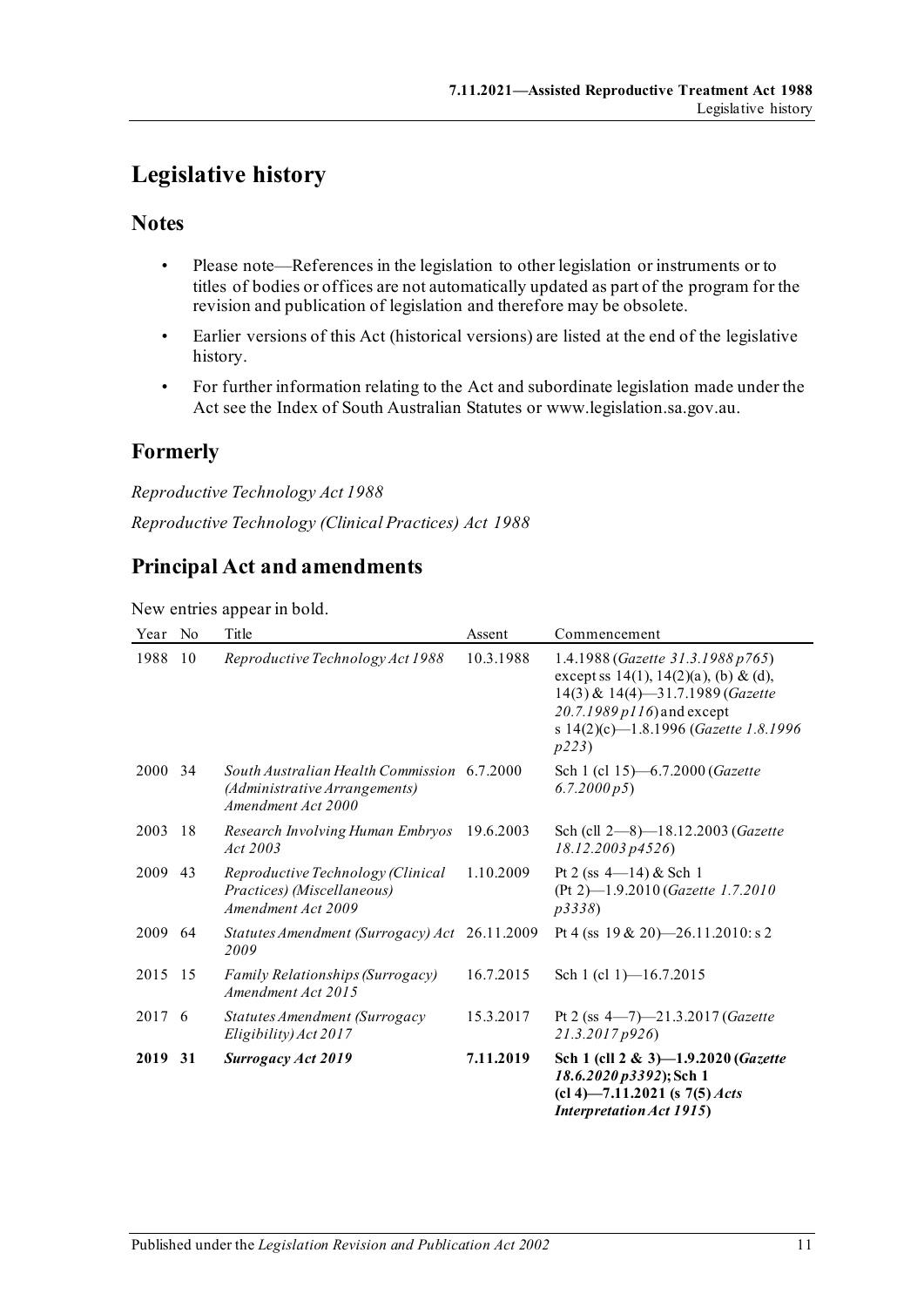# **Provisions amended**

New entries appear in bold.

Entries that relate to provisions that have been deleted appear in italics.

| Provision                                | How varied                                                     | Commencement |
|------------------------------------------|----------------------------------------------------------------|--------------|
| Long title                               | amended by 43/2009 s 4                                         | 1.9.2010     |
| Pt1                                      |                                                                |              |
| s 1                                      | substituted by 18/2003 Sch cl 2                                | 18.12.2003   |
|                                          | amended by 43/2009 s 5                                         | 1.9.2010     |
| s <sub>2</sub>                           | omitted under Legislation Revision and<br>Publication Act 2002 | 18.12.2003   |
| s <sub>3</sub>                           |                                                                |              |
| artificial<br>fertilisation<br>procedure | deleted by $43/2009 s 6(1)$                                    | 1.9.2010     |
| artificial<br>insemination               | deleted by $43/2009 s 6(2)$                                    | 1.9.2010     |
| assisted<br>insemination                 | inserted by $43/2009$ s $6(2)$                                 | 1.9.2010     |
| assisted<br>reproductive<br>treatment    | inserted by $43/2009$ s $6(2)$                                 | 1.9.2010     |
| authorised person                        | amended by 34/2000 Sch 1 cl 15(a)                              | 6.7.2000     |
| practice                                 | the code of ethical deleted by $43/2009 s 6(3)$                | 1.9.2010     |
| the Commission                           | deleted by 34/2000 Sch 1 cl 15(b)                              | 6.7.2000     |
| donor conception<br>register             | inserted by $43/2009$ s $6(3)$                                 | 1.9.2010     |
| lawful surrogacy<br>agreement            | inserted by 31/2019 Sch 1 cl 2                                 | 1.9.2020     |
| recognised<br>surrogacy<br>agreement     | inserted by 64/2009 s 19                                       | 26.11.2010   |
|                                          | amended by 15/2015 Sch 1 cl 1                                  | 16.7.2015    |
|                                          | deleted by 31/2019 Sch 1 cl 2                                  | 1.9.2020     |
|                                          | registered objector inserted by 6/2017 s 4                     | 21.3.2017    |
| reproductive<br>technology               | deleted by $43/2009 s 6(4)$                                    | 1.9.2010     |
| $s$ 4 $A$                                | inserted by $43/2009$ s 7                                      | 1.9.2010     |
| Pt 2 before substitution<br>by 43/2009   |                                                                |              |
| $s$ 10                                   |                                                                |              |
| $s$ 10(1)                                | amended by $34/2000$ Sch 1 cl 15(c)                            | 6.7.2000     |
|                                          | (a)(ii) deleted by $18/2003$ Sch cl 3(1)                       | 18.12.2003   |
|                                          | (b)(ii) deleted by $18/2003$ Sch cl 3(2)                       | 18.12.2003   |
|                                          | amended by 18/2003 Sch cl 3(3)                                 | 18.12.2003   |

*s 11*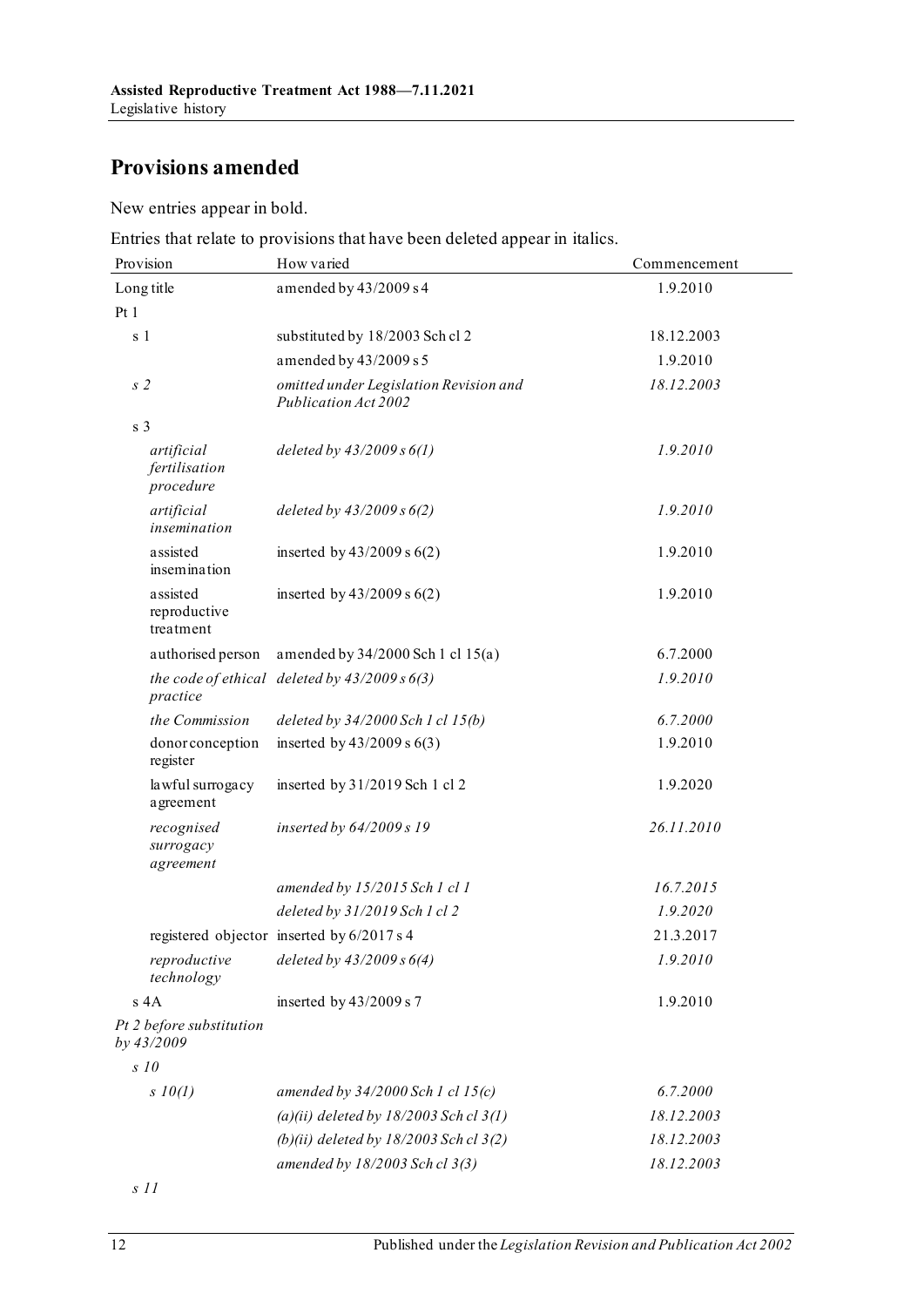| $s$ $11(3)$                            | substituted by $34/2000$ Sch 1 cl 15(d)    | 6.7.2000   |
|----------------------------------------|--------------------------------------------|------------|
| Pt 2                                   | substituted by 43/2009 s 8                 | 1.9.2010   |
| s <sub>6</sub>                         |                                            |            |
| s(6(1))                                | s 6 redesignated as $s$ 6(1) by 6/2017 s 5 | 21.3.2017  |
| s(6(2))                                | inserted by 6/2017 s 5                     | 21.3.2017  |
| $\,$ s $\,$ 8 $\,$                     |                                            |            |
| s(2)                                   | amended by $6/2017 s 6(1)$                 | 21.3.2017  |
| s(3)                                   | inserted by $6/2017$ s $6(2)$              | 21.3.2017  |
| s <sub>9</sub>                         |                                            |            |
| $s \, 9(1)$                            | amended by 64/2009 s 20                    | 26.11.2010 |
|                                        | amended by $6/2017 s 7(1)$ —(3)            | 21.3.2017  |
|                                        | (c)(ii) deleted by $6/2017 s 7(2)$         | 21.3.2017  |
|                                        | amended by 31/2019 Sch 1 cl 3              | 1.9.2020   |
| $s\ 9(1a)$                             | inserted by $6/2017 s 7(4)$                | 21.3.2017  |
| Pt 3 before substitution<br>by 43/2009 |                                            |            |
| $s$ 13                                 |                                            |            |
| $s$ 13(1)                              | amended by $34/2000$ Sch 1 cl 15(e)        | 6.7.2000   |
| s 13(2)                                | amended by $34/2000$ Sch 1 cl 15(f)        | 6.7.2000   |
| s 13(3)                                | amended by $34/2000$ Sch 1 cl $15(g)$      | 6.7.2000   |
| s 13(7)                                | amended by $34/2000$ Sch 1 cl 15(h)        | 6.7.2000   |
| $s$ 13(8)                              | amended by $34/2000$ Sch 1 cl 15(i), (j)   | 6.7.2000   |
| $s$ 14                                 | deleted by 18/2003 Sch cl 4                | 18.12.2003 |
| S <sub>15</sub>                        | substituted by $34/2000$ Sch 1 cl 15(k)    | 6.7.2000   |
| $s\,15(l)$                             | substituted by 18/2003 Sch cl 5            | 18.12.2003 |
| s16                                    |                                            |            |
| $s\;16(1)$                             | amended by $34/2000$ Sch 1 cl 15(l)        | 6.7.2000   |
| $s \; 16(4)$                           | deleted 18/2003 Sch cl 6                   | 18.12.2003 |
| Pt <sub>3</sub>                        | substituted by 43/2009 s 8                 | 1.9.2010   |
| s 15                                   |                                            |            |
| s 15(1)                                | amended by 31/2019 Sch 1 cl 4(1)           | 7.11.2021  |
| s 15(2)                                | amended by 31/2019 Sch 1 cl 4(2)           | 7.11.2021  |
| s 15(8)                                | substituted by 31/2019 Sch 1 cl 4(3)       | 7.11.2021  |
| Pt 4                                   |                                            |            |
| s 16                                   | inserted by 43/2009 s 9                    | 1.9.2010   |
| s 17                                   |                                            |            |
| s 17(1)                                | amended by 18/2003 Sch cl 7(1), (2)        | 18.12.2003 |
|                                        | amended by 43/2009 s 10(1), (2)            | 1.9.2010   |
| s 17(2)                                | amended by 43/2009 s 10(3)                 | 1.9.2010   |
| s 18                                   |                                            |            |
| s 18(1)                                | amended by $43/2009$ s $11(1)$ —(4)        | 1.9.2010   |
| s 18(2)                                | amended by 18/2003 Sch cl 8(1), (2)        | 18.12.2003 |
|                                        | amended by $43/2009$ s $11(5)$ (10)        | 1.9.2010   |